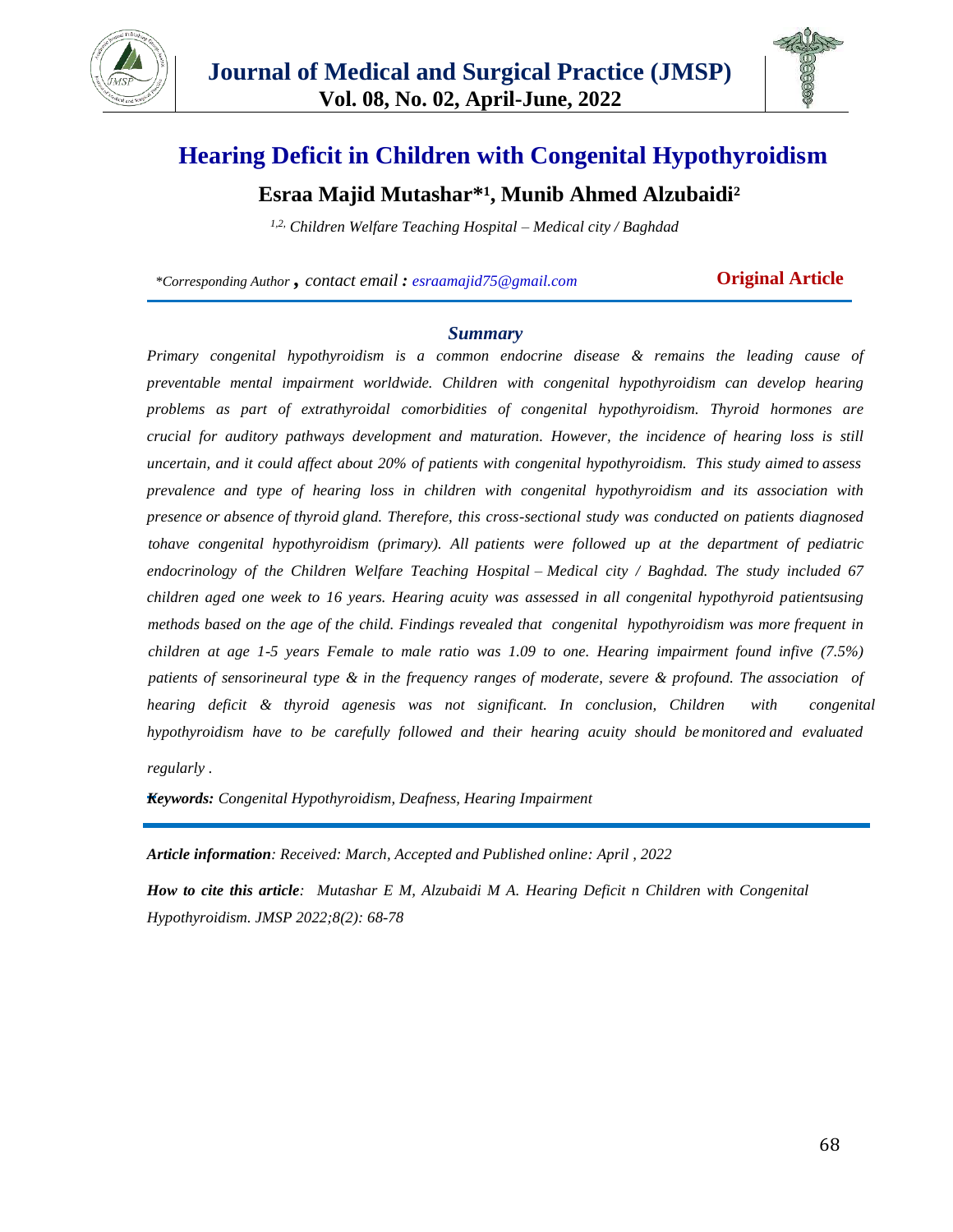### **1. INTRODUCTION**

Congenital disorder of thyroid gland in children are not uncommon, however, congenital hypothyroidism (CH) is the most frequent one. Globally, it represents the leading cause of preventable mental disorders. Deficient Iodine or thyroid dysgenesis are the most common cause of CH. Also CH can be due to disorders in the regulation , production or function of thyroid hormones (1). CH affects approximately 1:4000 live births. It is more common in girls with a male to female ratio of 2:1. (2). The disease is based on a complete or partial insufficiency of thyroid hormones, leading to a delay in the development of many organs, as well as to irreversible changes in the child's nervous system. The syndrome of congenital hypothyroidism is a heterogeneous group of diseases in terms of etiology. In the vast majority of cases (up to 90%), primary congenital hypothyroidism occurs, in which the process leading to a lack of synthesis of thyroid hormones is localized directly in the thyroid gland. The most common is primary hypothyroidism caused by thyroid dysgenesis (agenesis, hypogenesis, dystopia). Another reason for the decrease in the synthesis of thyroid hormones is a violation of hormone genesis in the thyroid gland itself. These are the lack of the ability to concentrate iodide, a violation of iodine organization (dysfunction). Because even severe hypothyroidism is usually clinically silent in newborns, neonatal blood testing is usually recommended. Screening samples should be taken from all infants prior to hospital discharge, ideally between 2 and 4 days of age, to avoid the rise in TSH levels associated with normal neonatal TSH surge (3). In recent decades, unusually high rates of congenital extrathyroidal comorbidities have been reported in newborns with CH. However, published data varies considerably from country to other and in different ethnic groups. (4) The prevalence of congenital defects in the general population is only 3%, approximately 10% of patients with CH (5). Most of them were cardiac. (6) However, approximately 20% will have neuro-sensory hearing defects. (7) abnormalities of nerves, kidneys, and eye have also been documented (8). The major role for thyroid hormone is in the morphogenesis and developmental maturation of auditory process. So that, a potential risk factor of hearing deficit is the CH (9). The effect of T3 on cochlear sensory cells is due in part to differential expression of TH receptor isoforms. The receptors in the developing cochlea are  $\alpha$  (THRA)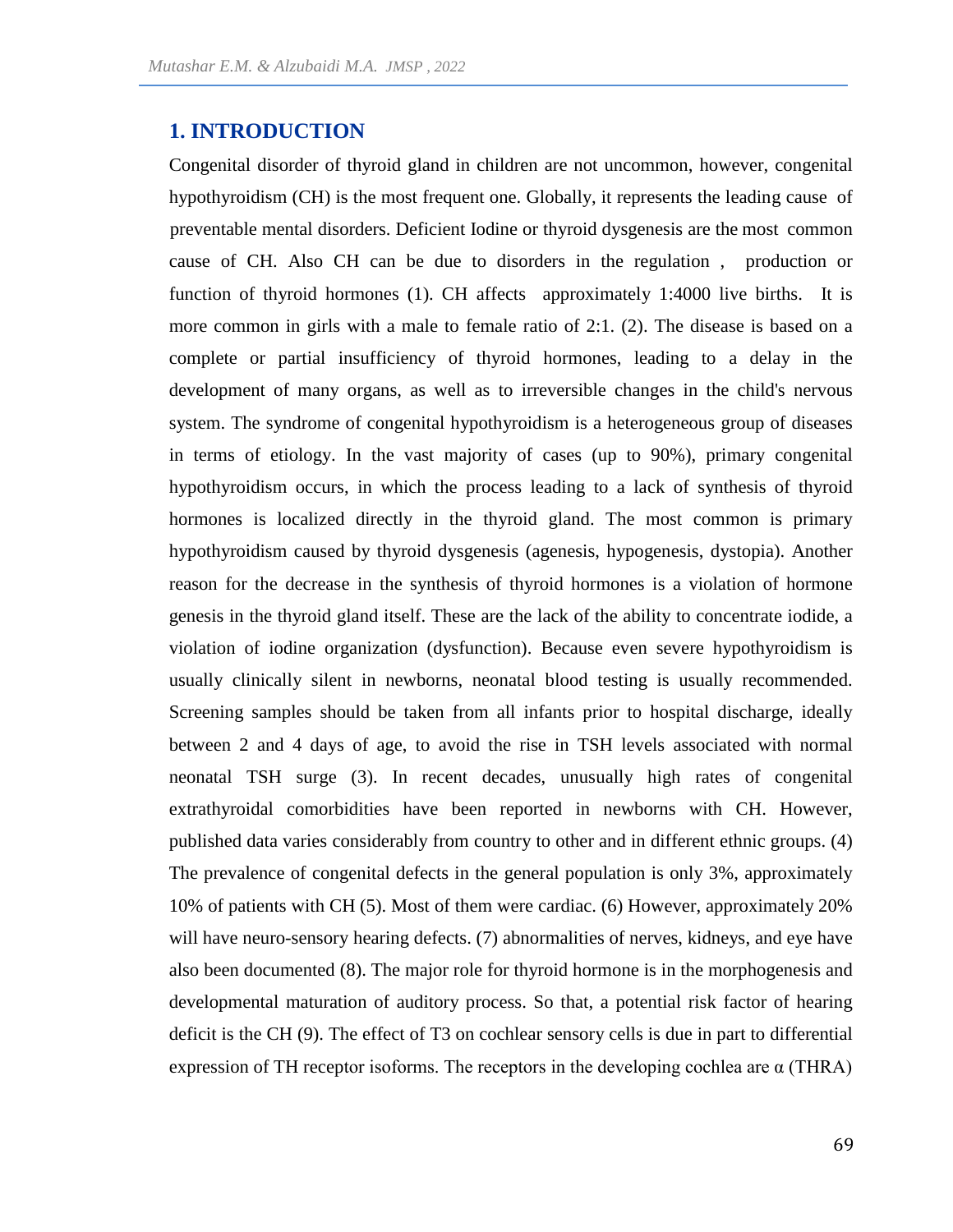& β (THRB). (10) Insufficient formation of microtubule stability can also be verified: changes with a higher expression of fibrin-actin, which increases the rigidity - shrinks the cell membrane. These changes affect the cochlear amplification process. (11) SLC26A4 gene expression may also be reduced in patients with hypothyroidism. This gene encodes a protein that acts as a motor for outer hair cells and regulates the cochlear amplification process. (12) Reduces the amount of prestin protein and reduces its distribution in the outer membrane of hair cells. (13) In addition, the  $K +$  channel encoded by KCNQ4, which is responsible for the induction of endolymphatic potential, also decreases significantly under these conditions. (14) Together, these factors affect the micromechanical growth of the cochlea They disrupt both inactive and active cochlear mechanisms (15). So, CH causes a heterogeneity of alterations in the auditory structures. Therefore, various audiological findings are possible. However, audiometric disorders are often characterized by the following features: sensorineural, bilateral, symmetrical, usually high-frequency, variable degrees, often mild, moderate in severity. (16).

### **2. PATIENTS and METHODS**

This cross-sectional study was conducted in patients diagnosed to have primary CH & being followed up in Pediatric Endocrinology Clinic in Children Welfare Teaching Hospital – Medical city / Baghdad. The diagnosis of CH was based on low serum total T4\ f T4  $\&$ elevated serum thyroid stimulating hormone level(TSH) according to reference ranges(2). Thyroid ultrasonography performed routinely in our hospital for all patients at time of initial evaluation of CH, however one patient presented with CH  $\&$  thyroglossal duct cyst underwent thyroid radio-active iodine scanning.

A total of eighty patients were seen, only sixty seven patients with primary hypothyroidism between the ages of one week to 16 years were included in the study ( 13 patients were excluded from the study because of history of familial hearing loss , past history of significant neurological insult like bacterial meningitis or head trauma , history of recurrent otitis media or any other ear disease , significant neonatal problems such as very low birth weight, hyperbilirubinemia, mechanical ventilation & use of ototoxic drugs & those with incomplete investigations). Patients with central hypothyroidism  $\&$  autoimmune thyroid disease were excluded from the start.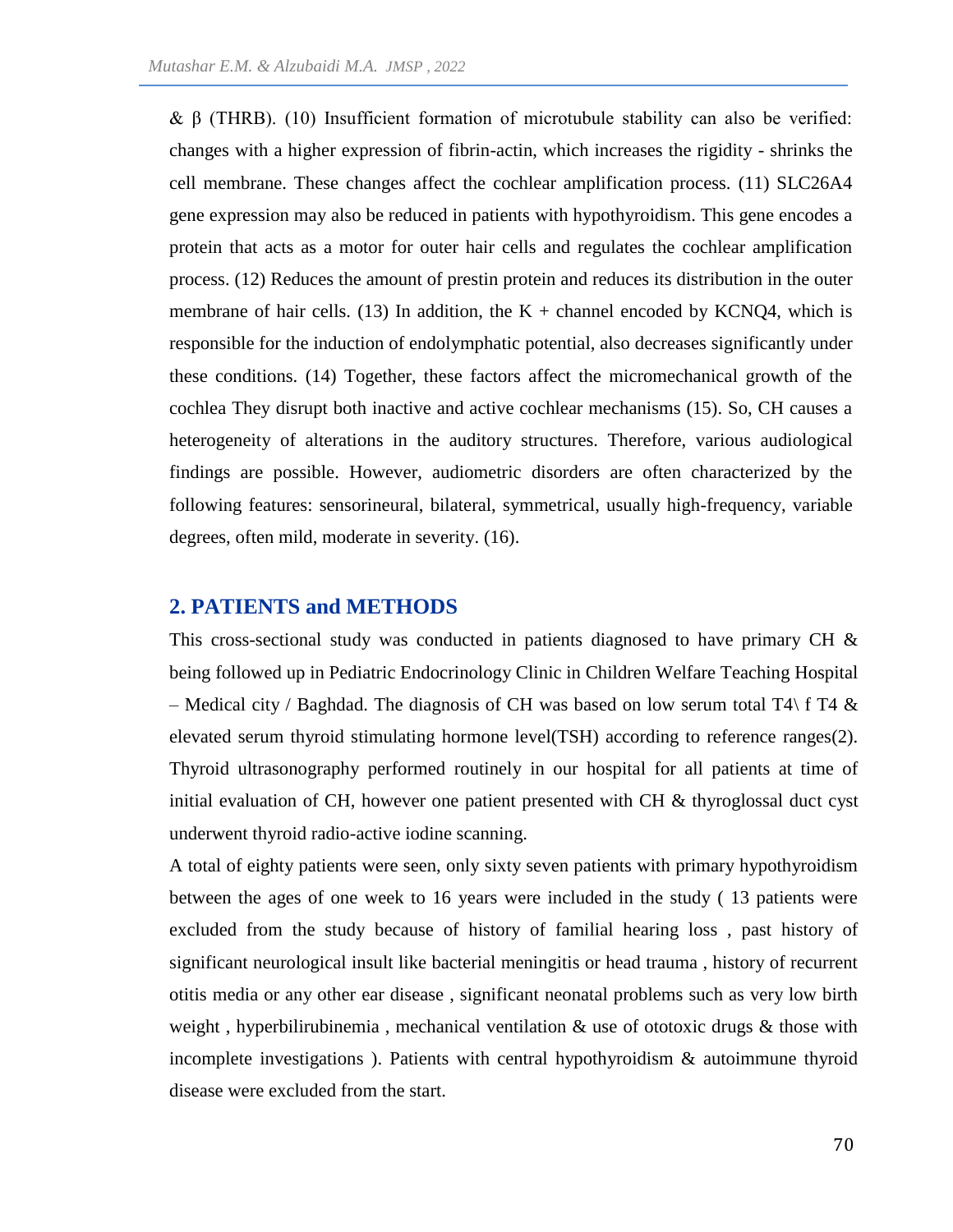The clinical & biochemical data are conducted into a prestructured forma taken by reviewing the medical records of fifty five (55) patients who previously diagnosed with CH, whereas the twelve patients who are newly diagnosed, complete physical examination  $\&$ laboratory investigations performed for them. The forma consist information regarding age, sex, age at diagnosis of CH, initial & last thyroid function test, bone age at the time of diagnosis & at the time of the study. Hearing acuity was assessed in all (67) patients with CH. A detailed audiological examination was carried by the same audiologist in the hearing assessment & audiography clinic of Baghdad Teaching Hospital-Medical city & on same instruments. Otoscopy was performed for all children to ensure that there was no wax or perforation. Those with otitis media, hearing acuity was assessed after the otitis media had been treated medically & cured. The choice of hearing assessment tool was based on the patient's age  $\&$  the ability to cooperate  $\&$  included the following:

Otoacoustic emissions (OAEs) are cochlear sounds that can be recorded through a microphone in the ear canal. They are the result of the movement of sensory hair cells in the cochlea when they energetically respond to auditory stimulation. OAEs provides a simple, effective, non-invasive objective indicator of healthy cochlear function. OAE screening is widely used in general newborn hearing screening programs (17).

The Auditory Brain Response (ABR) is an objective test that assesses the integrity of the auditory system, from the cochlear level to the lower part of the brain. An ABR test is often ordered if a newborn fails a screening test (OAE) or, for older children, if there is a suspicion of hearing loss that has not been confirmed by more routine hearing tests (18).

Pure tone audiometry (PTA) is the key hearing test used to determine hearing sensitivity  $\&$ hearing loss in response to pure tone stimuli of different frequencies within the normal range of human speech (normal hearing in the frequency range of  $\leq 25$  dB). PTA is a subjective & behavioral measurement of a hearing threshold, thus it is only used in adults  $\&$ children old enough to cooperate with test procedure.(19)

Free field examination & OAE was performed for children aged 3 years or below, after two tests without OAE signals, they were referred for ABR test. Subjects with both OAE & ABR abnormal test results were considered to have hearing problem , whereas children above 3years , free field & PTA used to evaluate hearing acuity.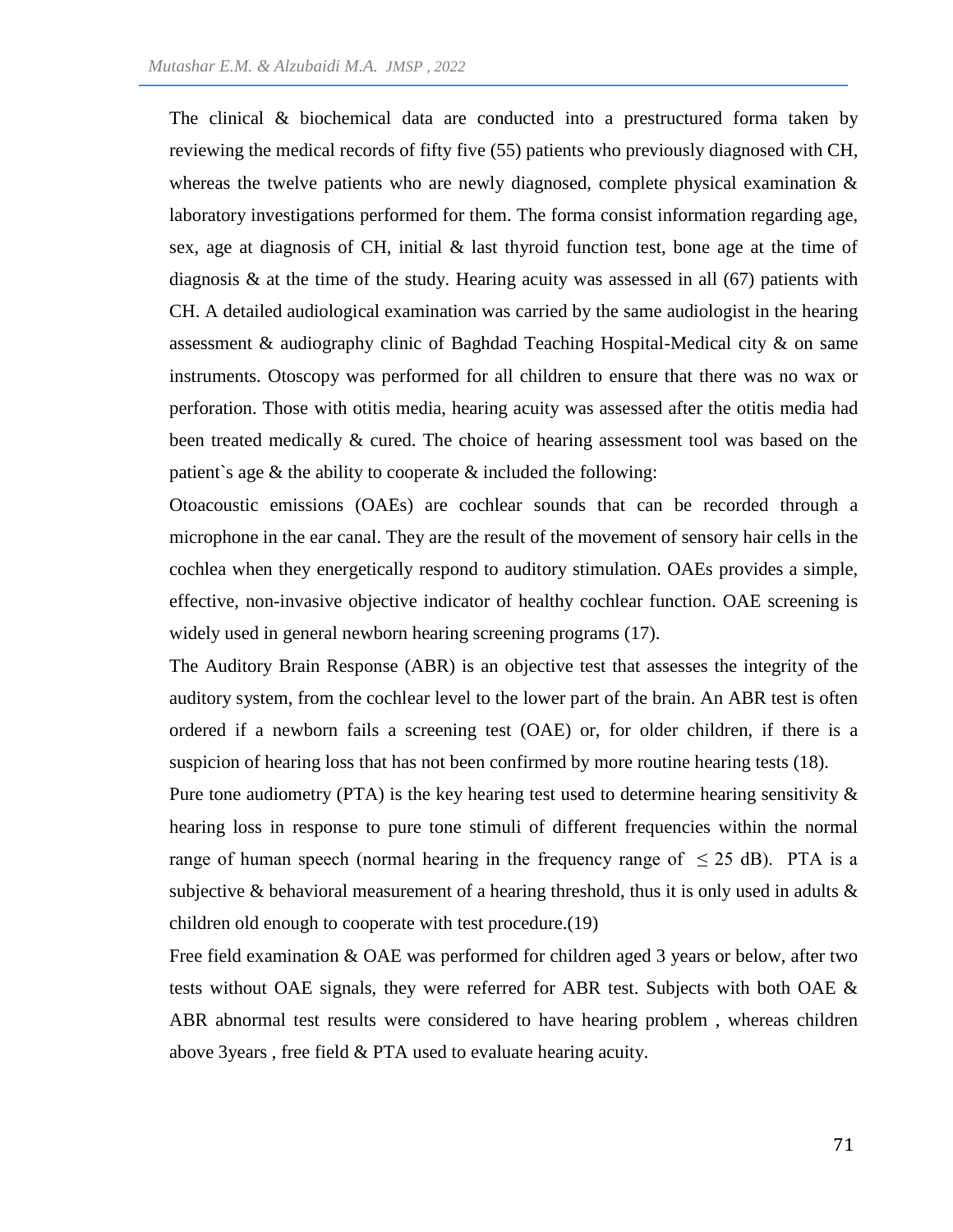## **3. RESULTS**

The study population consisted of (67) patients with primary CH. The majority of children were in the age group of 1-5 years with female to male ratio of 1.09:1. Eleven patients (16.4%) out of (67) child with CH are diagnosed in the first two weeks of life. (Table 1  $\&$ Figure1). Only 5 (7.5%) out of 67 patients with CH have hearing loss.( Figure 2). One (3.8%) patient out of (26) child at or below 3 years of age had hearing loss & the other 4 (9.7%) out of (41) child were above 3 years.(Table 2). Five cases with CH had hearing loss, only one case present with profound hearing loss in both ears, 2 cases present with severe hearing loss in one ear, 3 cases present with moderate hearing loss, 2 of them in one ear  $\&$  the other in both ears. (Table 3). Five patients with HL, 4 of them were females. Three patients were below one year at time of diagnosis of CH, the older 2 patients had delayed bone age at presentation. The patients with HL had very high TSH level at diagnosis. Thyroid ultrasound showed normal size thyroid gland in 2 patients, 2 patients with absent thyroid & one with thyroid enlargement. Only one patient had average bone age at time of the study. Last TSH level was normal in 3 patients & elevated in 2 of them. Severity of HL were in the range of moderate, severe  $\&$  profound with 3 patients had bilateral  $\&$  2 with unilateral HL. (Table 4)

| Variable                 |              | No. of patients | $\%$   |  |
|--------------------------|--------------|-----------------|--------|--|
| $<$ 1 year<br>Age (year) |              | 16              | 23.8   |  |
|                          | $1-5$ years  | 25              | 37.3   |  |
|                          | 5-10 years   | 18              | 26.8   |  |
|                          | $> 10$ years | 8               | 11.9   |  |
| <b>Sex</b>               | Female       | 35              | 52.3   |  |
|                          | Male         | 32              | 47.7   |  |
| Total                    |              | 67              | 100.0% |  |

*Table 1. Age and sex distribution of the studied group*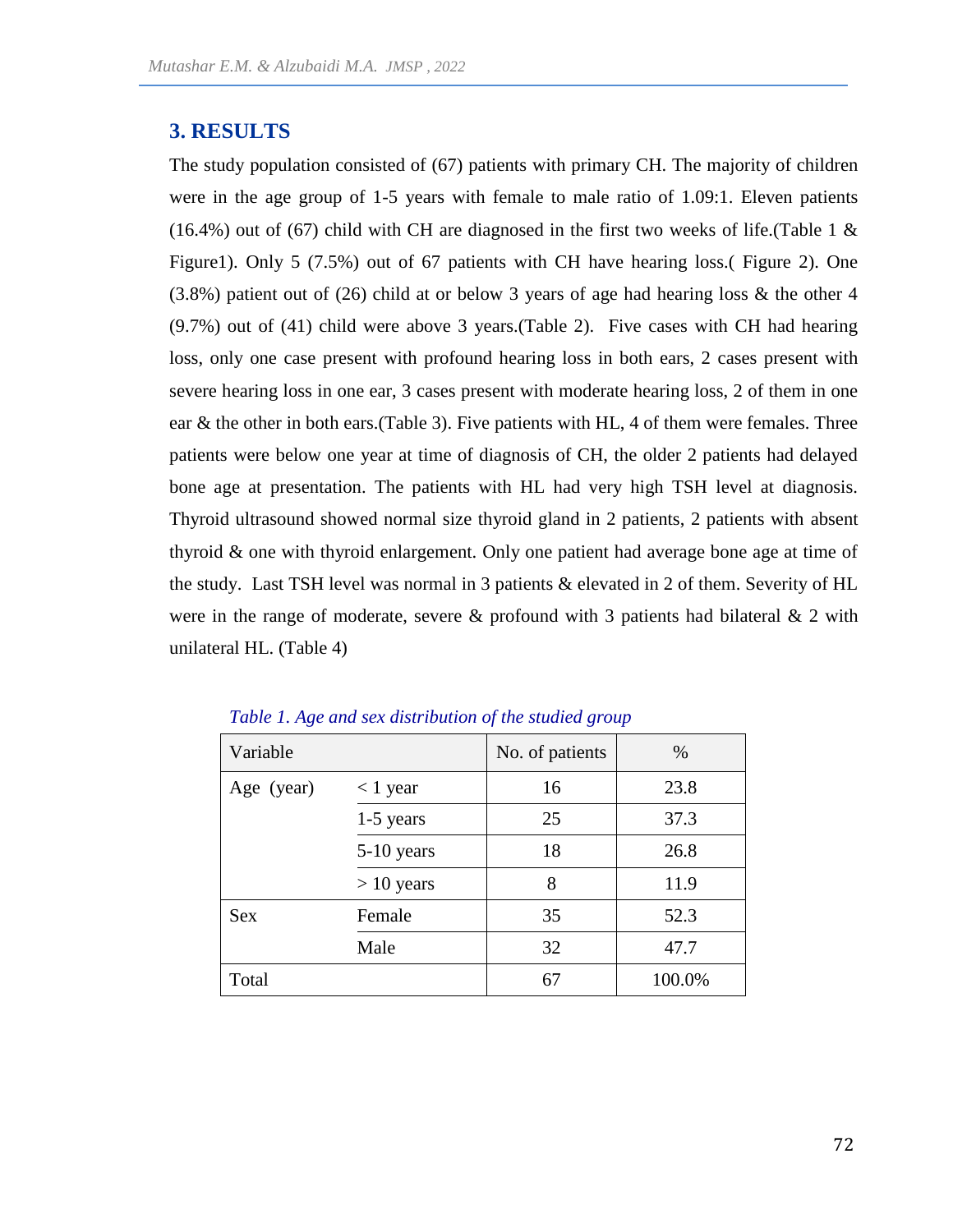

*Figure 1. Distribution of patients according to age at diagnosis*



*Figure 2. Distribution of hearing loss status among the studied group*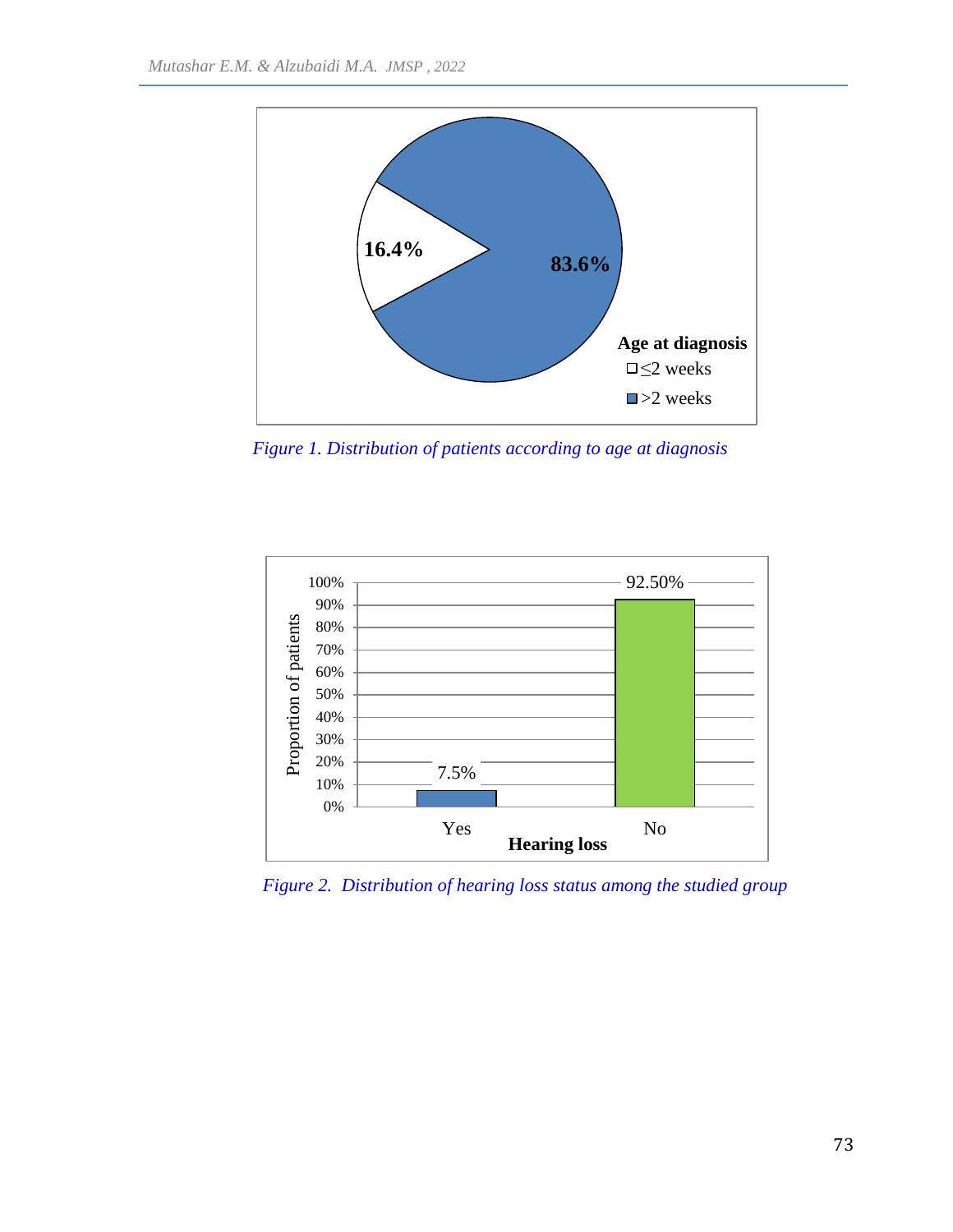|                    |     | Hearing loss | Total |      |     |       |  |  |
|--------------------|-----|--------------|-------|------|-----|-------|--|--|
| Age (year)         | Yes |              |       |      | No  |       |  |  |
|                    | No. | $\%$         | No.   | %    | No. | $\%$  |  |  |
| $\leq$ years       |     | 3.8          | 25    | 96.2 | 26  | 100.0 |  |  |
| $>3$ years         | 4   | 9.8          | 37    | 90.2 | 41  | 100.0 |  |  |
| Total              | 5   | 7.5          | 62    | 92.5 | 67  | 100.0 |  |  |
| P. value = $0.400$ |     |              |       |      |     |       |  |  |

*Table 2. Association between hearing loss status and age of the patients* 

*Table 3. Hearing level characteristics of each ear of patients with hypothyroidism* 

| Ears with hearing loss $>25$ dB | Case 1 | Case 2 | Case 3 | Case 4 | Case 5 | Total |
|---------------------------------|--------|--------|--------|--------|--------|-------|
| Mild $26-40$ dB                 |        |        |        |        |        |       |
| Moderate $41-70$ dB             |        | RT     | RT<    | LT     |        |       |
| Severe 71-90 dB                 |        | LT     |        |        | RT     |       |
| Profound $>90$ dB               | RT<    |        |        |        |        |       |
| RT; right, LT; left             |        |        |        |        |        |       |

*Table 4. Characteristics of patients with congenital hypothyroidism and sensorineural hearing loss*

| Case           | <b>Sex</b>   | Age at<br>diagnosis<br>of CH | Bone<br>age at<br>diagnos<br>is of<br>$CH$ in<br>years | TSH level at<br>diagnosis of<br>CH uIU/ml | Thyroid<br>U/S      | Bone<br>age at<br>time<br>of the<br>study<br>in<br>years | <b>TSH</b><br>level at<br>time of<br>the<br>study<br>uIU/ml | Age at<br>diagnosis<br>of HL in<br>years | Severity of<br>Sensorineural<br>HL |
|----------------|--------------|------------------------------|--------------------------------------------------------|-------------------------------------------|---------------------|----------------------------------------------------------|-------------------------------------------------------------|------------------------------------------|------------------------------------|
| 1              | $\mathbf{F}$ | 6 month                      | $\sim$                                                 | 75                                        | Absent<br>thyroid   | 8                                                        | 2.1                                                         | 8.5                                      | Bilateral.<br>moderate             |
| 2              | $\mathbf{F}$ | 11 month                     | $\sim$                                                 | 62                                        | Absent<br>thyroid   | 8.2                                                      | 70                                                          | 10.4                                     | RT-moderate<br>LT-severe           |
| 3              | $\mathbf F$  | 4 month                      | $\sim$                                                 | 100                                       | Normal<br>size      | 1                                                        | 0.8                                                         | 2.8                                      | Unilateral.<br>moderate            |
| $\overline{4}$ | $\mathbf{F}$ | 10 year                      | 7.5                                                    | 36.6                                      | Enlarged<br>thyroid | 9.2                                                      | 21.6                                                        | 12                                       | Unilateral.<br>severe              |
| 5              | M            | 8 year                       | 4.2                                                    | 75                                        | Normal<br>size      | fused                                                    | 2.3                                                         | 15.5                                     | Bilateral.<br>profound             |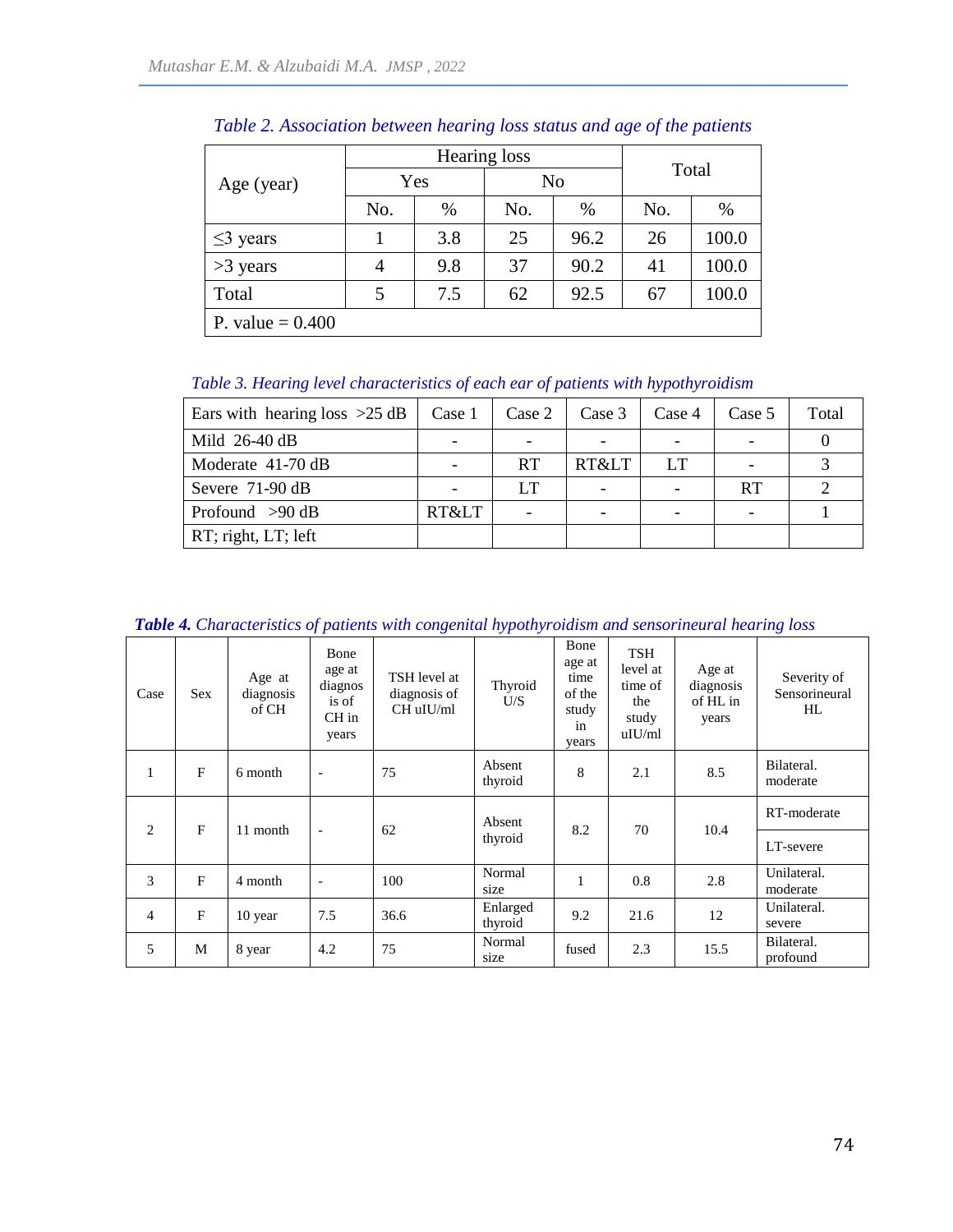### **4. DISCUSSION**

Hearing loss (HL) is not rare in patients with CH  $\&$  it is worth to remember that articulatory speech defect is fairly common in CH, so it is justified to wonder whether some patients have an undiagnosed hearing loss. The prevalence of HL in this study was five patients  $(7.5\%)$  (one of them aged below 3 yr. & the other four were above 3 yr.) & this is similar to (7.7%) found in Dayal D et al study (20) which is carried on (77) child between 6 months  $\&$ 12 years, but higher than (3.2%) in Hashemipour M et al study (21 ) & involved (94) child with CH below 3 years of age. The prevalence of (7.5%) is much lower than (35%) in P Prentice et al study (22) which included (102) neonates with CH. This difference in the results can partly be attributed to sample size compared to Hashemipour & P Prentice studies, difference in the age at hearing screening test & methods of hearing assessment as in Hashemipour & P Prentice studies which used only OAE & ABR for hearing screen or differences in the ethnicity & genetic factors in different patient populations. There are different reports about hearing impairment & time of starting treatment. Although in this study, the prevalence of children diagnosed within first two weeks of life was (16.4%) & all underwent audiologic screen within first thirty months is too small to draw any firm conclusion, but none of them were found to have a HL & this disagree with Hashemipour M et al study (21 )in which HL was found in(3.2%) of patients diagnosed primarily during CH screening program & underwent hearing screen within first 3years of life or Bruno R study(23 )which demonstrate (25%) of patients diagnosed in the neonatal period have evidence of HL by median age of  $(15.4)$  years, whereas all five $(7.5%)$  patients with HL in the present study diagnosed with CH months or years after presentation . This discrepancy between age of starting treatment & risk of HL may be closely related to the etiology  $\&$ severity of CH or inadequacy of therapy during childhood rather than to the age at diagnosis. Sensorineural deafness was the only type of HL found in subjects of this study (7.5%) & this is similar to (6.45%) in Saffari F et al study (4), but different from P Prentice et al study (24) which identified (35%) with HL, half of them had conductive HL or (9.5%) in Lchtenberger-Geslin et al study  $(25)$  who showed  $(20%)$  of them had conductive HL & the remainder present with sensorineural HL. This high frequency of sensorineural HL in CH patients suggests that the cochlea is the main structure affected. It has been shown that the complex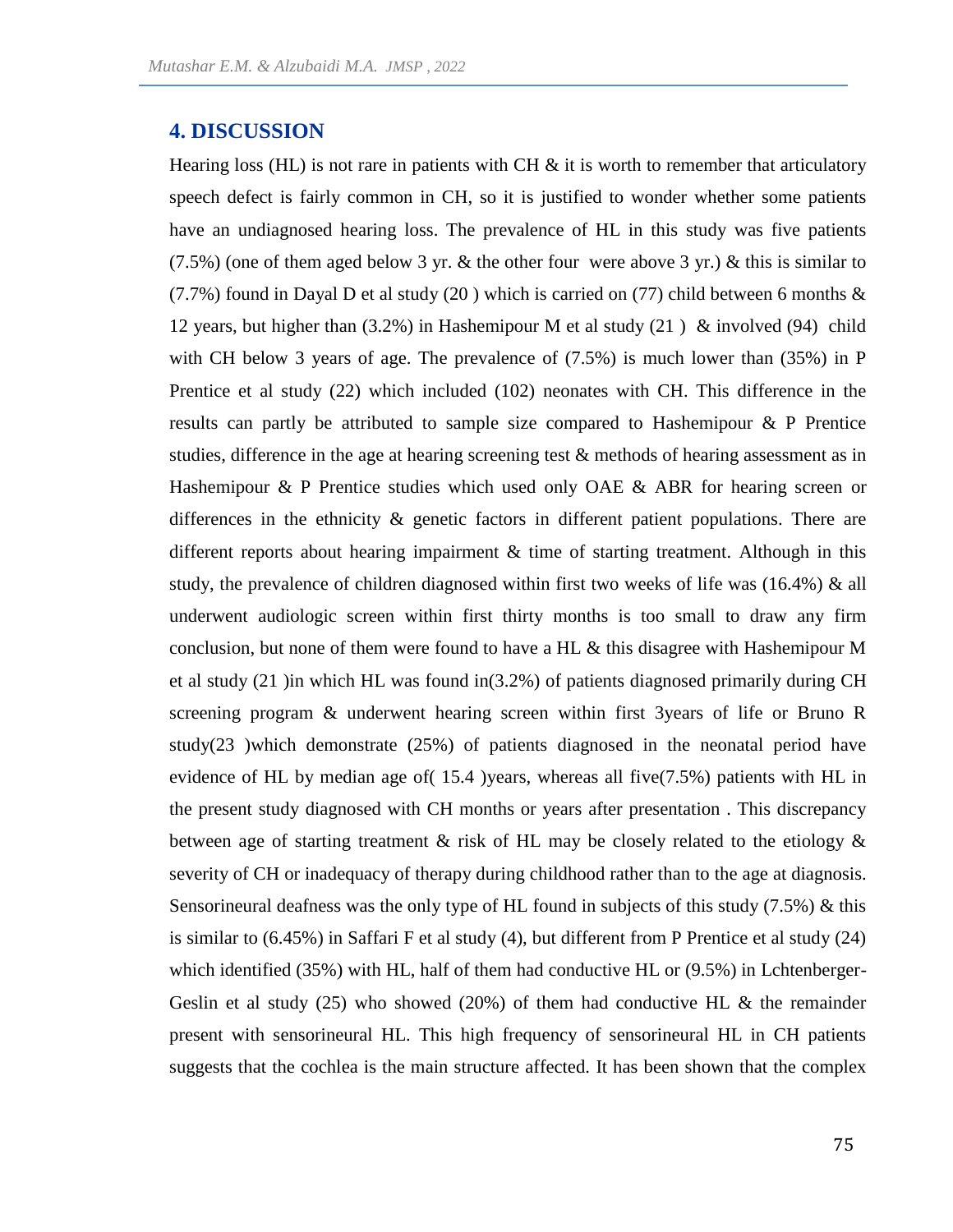process of cochlear differentiation is regulated by the amount of T3 which is locally controlled by type 2  $\&$  3 deiodinases  $\&$  by thyroid hormone transporters.(26) However, middle ear defects ( immature ossicles or otitis ) might account for the occurrence of conductive or mixed HL.(27 ) The severity of HL in the five patients of this study was in the frequency range of moderate, severe & profound. This is largely differ from P Prentice et al study (24 ) were no patient had severe or profound HL. All the patients presented with mild to moderate HL diagnosed by audiologic screen performed in the neonatal period. This may suggest that hearing impairment is currently undetectable in neonates with screening methods available & some of HL observed in these patients is probably mild congenital progressive HL that does not become severe enough for detection until early childhood when it became more serious & thus detectable.(25 ) Or severity of HL may be attributed to the type of CH as patients with thyroid a thyrosis & dyshormonogenesis being more frequently affected than those with an ectopic thyroid gland( 2 of our patients have thyroid agenesis  $\&$  3 have dyshormonogenesis) & this reason was clearly reliable in Bruno R et al study (23) & Lchtenberger-Geslin et al study (25 ) were the poorest hearing scores recorded in the individuals with athyreosis  $\&$  gland in situ, whereas Saffari F et al study(4) showed no such association. Another cause for severity of HL in patients of this study may be its association with severity of the disease at time of diagnosis as assessed by extremely elevated TSH level or significant delay of bone maturation or inadequacy of disease control during childhood  $\&$ this disagree with Lchtenberger-Geslin et al study(25) & Hashemipour M et al study (21) which stated that hearing impairment was not associated with gender, age at levothyroxin treatment initiation or the adequacy of long-term hypothyroidism control during childhood. However, these data should be cautiously interpreted in this relatively small study

### **5. CONCLUSIONS**

Hearing impairment was present in a proportion of patients with  $CH \&$  its relation to the age of CH diagnosis or disease control during childhood & whether its fixed or progress with time require further study. Early and regular evaluation of hearing acuity and careful followup is required for all children with congenital hypothyroidism.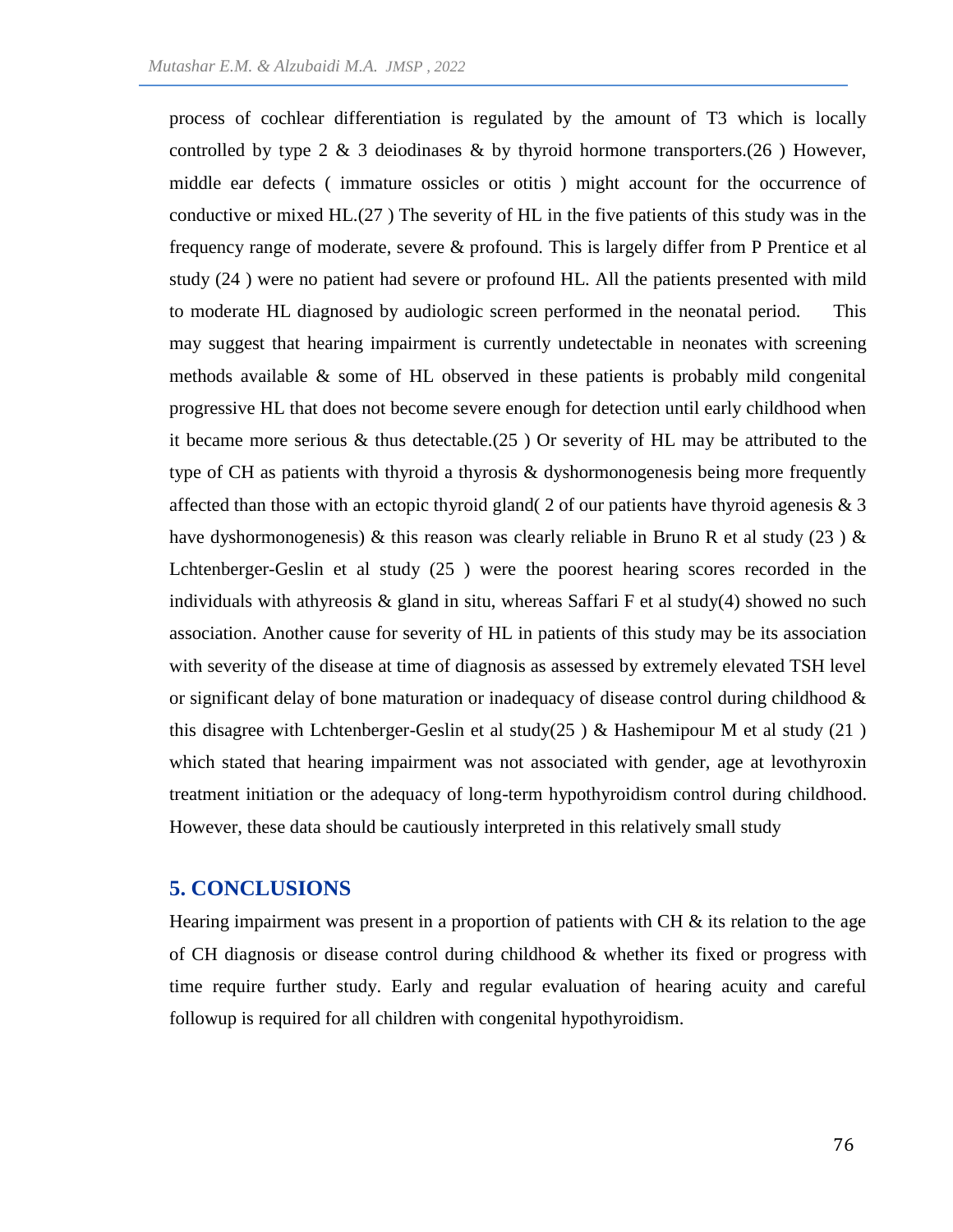**Ethical Clearance** : Ethical clearance and approval of the study are ascertained by the authors. All ethical issues and data collection were in accordance with the World Medical Association Declaration of Helsinki 2013 of ethical principles for medical research involving human subjects. Data and privacy of patients were kept confidentially.

**Conflict of interest:** Authors declared none

**Funding:** None, self-funded by the authors

#### *REFERENCES*

- *1. Cecilia A. Larson : Congenital Hypothyroidism ; in Sally Radovick & Margaret H. MacGillivary (ed) : Pediatric Endocrinology ,a Practical Clinical Guide, 2nd edition, USA : Humana press; 2013,Ch 15,261-69*
- *2. Wilma C. Rossi, Neil Caplin & Craig A. Alter : Thyroid disorders in children; in Thomas Moshang (ed) :Pediatric Endocrinology: The Requisites in pediatrics , USA : Elsevier Inc. ; 2005, Ch9, 171-78*
- *3. Rose SR, Brown RS, Foley T, et al. Update of newborn screening and therapy for congenital hypothyroidism. Pediatrics. 2006;117(6):2290-2303*
- *4. Saffari F, Nikpendar MH, Esmailzadehha N, Oveisi S, Homaei A, Jalilolghadr Sh. Prevalence of Sensorineural Hearing Loss in Patients with Congenital Hypothyroidism in Qazvin, Iran (2015). Iranian Journal of Neonatology. 2018 Sep: 9(3).*
- *5. American Academy of Pediatrics, Rose SR; Section on Endocrinology and Committee on Genetics, American Thyroid Association, Brown RS; Public Health Committee, et al. Update of newborn screening and therapy for congenital hypothyroidism. Pediatrics. 2006; 117(6):2290- 303*
- *6. Krassas GE, Rivkees SA, Kiess W (eds). Diseases of the Thyroid in Childhood and Adolescence . vol 11, Switzerland: S. Karger AG ;2007, pp7–145.*
- *7. J. Thomas Cross & Robert A. Hannaman : Pediatrics Board Review, Core Curriculum, 5th edition, USA : MedStudy Corporation ;2012, Ch15, 15-16*
- *8. Stephen H. LaFranchi & Stephen A. Huang:Thyroid development & physiology; in Robert M. Kliegman (ed): Nelson Textbook of pediatric , 20th ed., Philadelphia : Elsevier Health Sciences; 2016, Ch563, p2663-2670*
- *9. 9-- Knipper M, Zinn C, Maier H, Praetorius M, Rohbock K, Köpschall I, et al. Thyroid hormone*  deficiency before the onset of hearing causes irreversible damage to peripheral and central *auditory systems. J Neurophysiol. 2000;83:3101-12.*
- *10. Ng L, Kelley MW, Forrest D. Making sense with thyroid hormone-the role of T3 in auditory development. Nat Rev Endocrinol. 2013;9:296-307.*
- *11. Szarama KB. Thyroid hormone increases fibroblast growth factor receptor expression and disrupts cell mechanics in the developing organ of corti. BMC Dev Biol. 2013;13:1-18.*
- *12. Zheng J, Shen W, He DZZ, Long KB, Madison LD, Dallos P. Prestin is the motor protein of cochlear outer hair cells. Nature. 2000;405:149-55.*